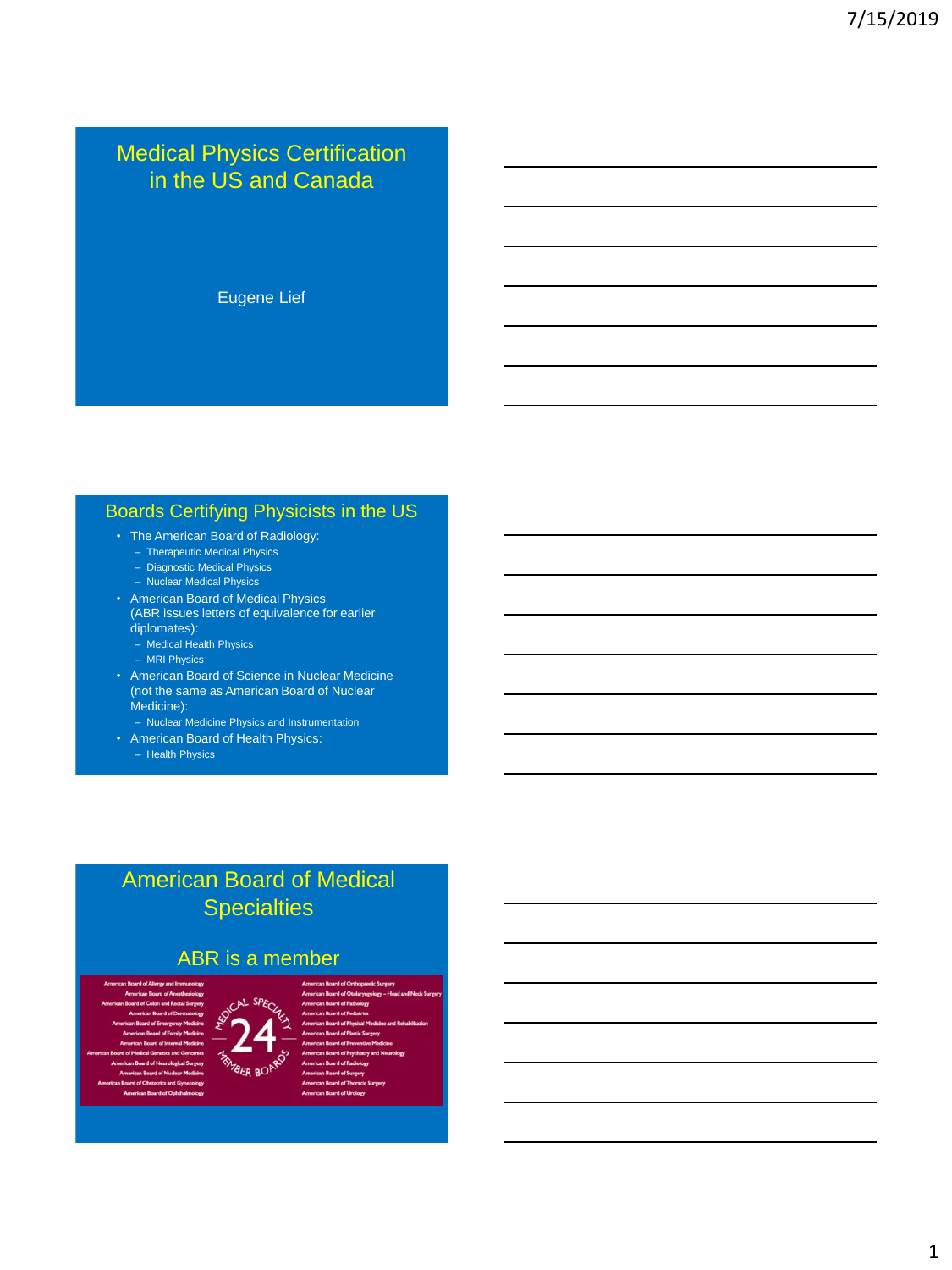





#### Subspecialties:

- Radiation Oncology Physics
- Diagnostic Radiological Physics
- Nuclear Medicine Physics
- Magnetic Resonance Imaging

# The American Board of Radiology (ABR)

- The most popular Medical Physics certification Board in the US
- Certifies Physicists and Physicians (Diagnostic Radiology, Radiation Therapy and Nuclear Medicine)
- Rules listed on the website www.theabr.org.
- Performs initial certification and MOC (maintenance off certification)